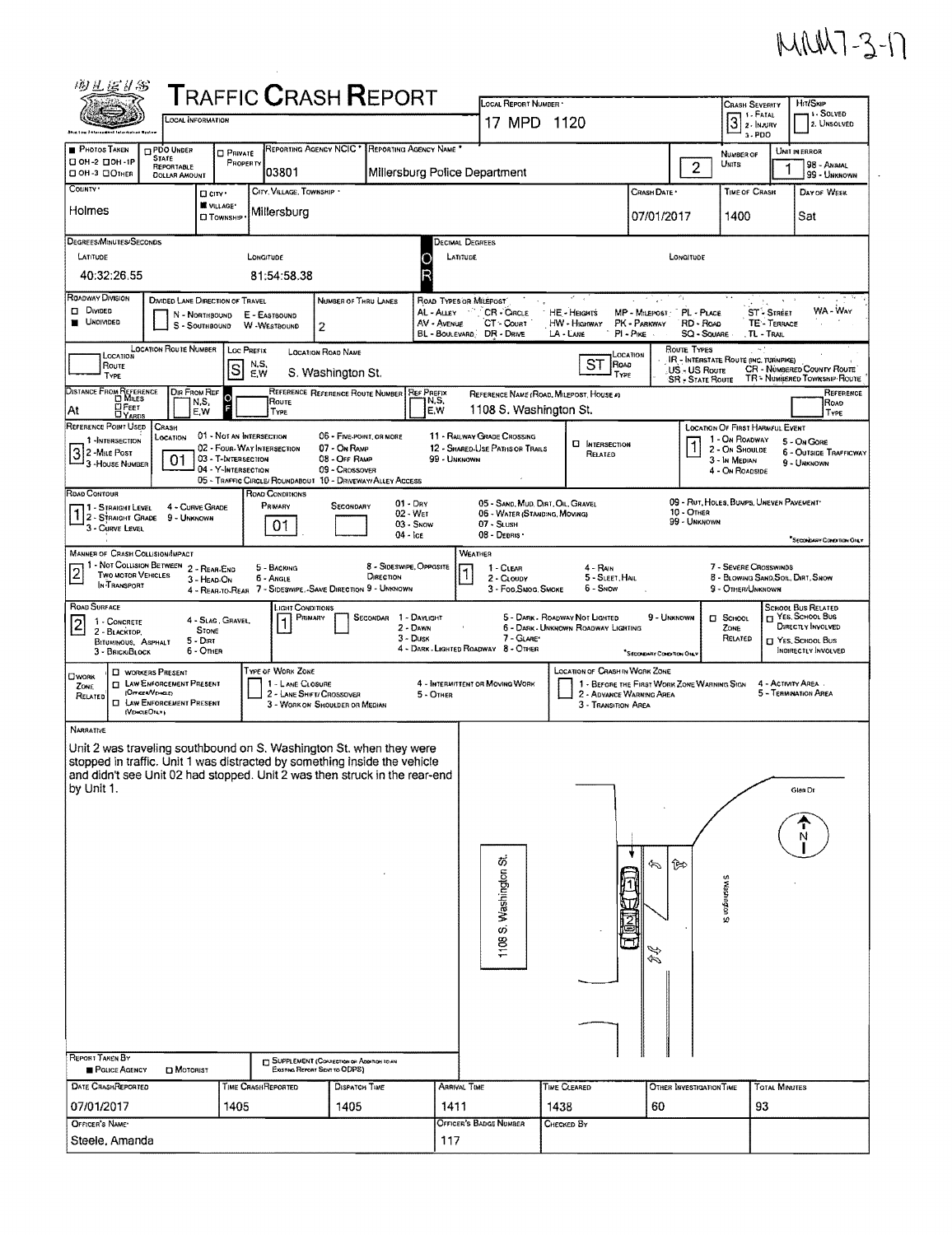|                                                                                                                                                                                                                                                                                                                                                                                         | UNIT                                                                                                                                                                                                                                                             |                                                                          |                                                                                                   |                                                                                                                                     |                                                                             |                                                                                       |                                                                                |                                                                                                               |                                                                                   |                                                                                                                  |                                                         |                                       |             |  |  |
|-----------------------------------------------------------------------------------------------------------------------------------------------------------------------------------------------------------------------------------------------------------------------------------------------------------------------------------------------------------------------------------------|------------------------------------------------------------------------------------------------------------------------------------------------------------------------------------------------------------------------------------------------------------------|--------------------------------------------------------------------------|---------------------------------------------------------------------------------------------------|-------------------------------------------------------------------------------------------------------------------------------------|-----------------------------------------------------------------------------|---------------------------------------------------------------------------------------|--------------------------------------------------------------------------------|---------------------------------------------------------------------------------------------------------------|-----------------------------------------------------------------------------------|------------------------------------------------------------------------------------------------------------------|---------------------------------------------------------|---------------------------------------|-------------|--|--|
|                                                                                                                                                                                                                                                                                                                                                                                         |                                                                                                                                                                                                                                                                  | LOCAL REPORT NUMBER<br>17 MPD 1120                                       |                                                                                                   |                                                                                                                                     |                                                                             |                                                                                       |                                                                                |                                                                                                               |                                                                                   |                                                                                                                  |                                                         |                                       |             |  |  |
|                                                                                                                                                                                                                                                                                                                                                                                         | OWNER NAME: LAST, FIRST, MIDDLE ( C SAME AS DRIVER )                                                                                                                                                                                                             |                                                                          |                                                                                                   |                                                                                                                                     |                                                                             |                                                                                       |                                                                                |                                                                                                               |                                                                                   |                                                                                                                  |                                                         |                                       |             |  |  |
| UNIT NUMBER<br>Maynard, Harvey, L<br>1                                                                                                                                                                                                                                                                                                                                                  |                                                                                                                                                                                                                                                                  | <b>OWNER PHONE NUMBER</b>                                                |                                                                                                   |                                                                                                                                     | <b>DAMAGE SCALE</b>                                                         | DAMAGE AREA                                                                           | FRONT                                                                          |                                                                                                               |                                                                                   |                                                                                                                  |                                                         |                                       |             |  |  |
| OWNER ADDRESS: CITY, STATE, ZIP                                                                                                                                                                                                                                                                                                                                                         |                                                                                                                                                                                                                                                                  | 330-674-3613                                                             |                                                                                                   |                                                                                                                                     | c)                                                                          |                                                                                       |                                                                                |                                                                                                               |                                                                                   |                                                                                                                  |                                                         |                                       |             |  |  |
| 1 - None<br>Ω<br>6500 TR 323, Millersburg, OH, 44654                                                                                                                                                                                                                                                                                                                                    |                                                                                                                                                                                                                                                                  |                                                                          |                                                                                                   |                                                                                                                                     |                                                                             |                                                                                       |                                                                                |                                                                                                               |                                                                                   |                                                                                                                  |                                                         |                                       |             |  |  |
| <b>LP STATE</b> LICENSE PLATE NUMBER                                                                                                                                                                                                                                                                                                                                                    |                                                                                                                                                                                                                                                                  |                                                                          |                                                                                                   | VEHICLE IDENTIFICATION NUMBER                                                                                                       |                                                                             |                                                                                       |                                                                                |                                                                                                               | # OCCUPANTS                                                                       | 2 - MINOR                                                                                                        |                                                         |                                       |             |  |  |
| OН<br><b>FUV5229</b>                                                                                                                                                                                                                                                                                                                                                                    |                                                                                                                                                                                                                                                                  |                                                                          |                                                                                                   | 1FAFP37N17W118371                                                                                                                   |                                                                             |                                                                                       |                                                                                |                                                                                                               |                                                                                   | 3 - FUNCTIONAL                                                                                                   | D                                                       |                                       |             |  |  |
| VEHICLE YEAR<br>2007<br>Ford                                                                                                                                                                                                                                                                                                                                                            | <b>VEHICLE MAKE</b>                                                                                                                                                                                                                                              |                                                                          | <b>VEHICLE MODEL</b><br>Focus                                                                     |                                                                                                                                     |                                                                             |                                                                                       |                                                                                | VEHICLE COLOR                                                                                                 |                                                                                   | 4 - Disabling                                                                                                    |                                                         |                                       |             |  |  |
| <b>Proof of</b>                                                                                                                                                                                                                                                                                                                                                                         | <b>INSURANCE COMPANY</b>                                                                                                                                                                                                                                         |                                                                          | POLICY NUMBER<br>Toweo By                                                                         |                                                                                                                                     |                                                                             |                                                                                       | GRY                                                                            |                                                                                                               |                                                                                   | 9 - Unknown                                                                                                      | o                                                       | O                                     | o           |  |  |
| <b>INSURANCE</b><br><b>SHOWN</b>                                                                                                                                                                                                                                                                                                                                                        | Progressive                                                                                                                                                                                                                                                      |                                                                          | 40725045                                                                                          |                                                                                                                                     |                                                                             |                                                                                       |                                                                                |                                                                                                               |                                                                                   |                                                                                                                  |                                                         |                                       |             |  |  |
| CARRIER NAME, ADDRESS, CITY, STATE, ZIP<br><b>CARRIER PHONE</b>                                                                                                                                                                                                                                                                                                                         |                                                                                                                                                                                                                                                                  |                                                                          |                                                                                                   |                                                                                                                                     |                                                                             |                                                                                       |                                                                                |                                                                                                               |                                                                                   |                                                                                                                  |                                                         |                                       |             |  |  |
| US DOT                                                                                                                                                                                                                                                                                                                                                                                  | VEHICLE WEIGHT GVWR/GCWR<br><b>TRAFFICWAY DESCRIPTION</b><br>Cargo Body Type                                                                                                                                                                                     |                                                                          |                                                                                                   |                                                                                                                                     |                                                                             |                                                                                       |                                                                                |                                                                                                               |                                                                                   |                                                                                                                  |                                                         |                                       |             |  |  |
| HM PLACARD ID NO.                                                                                                                                                                                                                                                                                                                                                                       | 1 - LESS THAN OR EQUAL TO 10K LBS<br>2 - 10,001 To 26,000x Las                                                                                                                                                                                                   |                                                                          | 01                                                                                                | 01 - No CARGO BODY TYPE/NOT APPLICABL 09 - POLE<br>02 - Bus/Van (9-15 Seats, Inc Driver) 10 - Cargo Tank                            |                                                                             |                                                                                       |                                                                                | 1 - Two-Way, Not Divided<br>1 2 - Two-Way, Not Divided<br>2 - Two Way, Not Divided, Continuous Left Turn Lane |                                                                                   |                                                                                                                  |                                                         |                                       |             |  |  |
|                                                                                                                                                                                                                                                                                                                                                                                         | 3 - MORE THAN 26,000K LBS.                                                                                                                                                                                                                                       |                                                                          |                                                                                                   | 03 - Bus (16+ Seats, Inc DRIVER)<br>04 - VEHICLE TOWING ANOTHER VEHICLE<br>05 - Logging                                             |                                                                             | 11 - FLAT BED<br>12 - Dump<br>13 - CONCRETE MIXER                                     |                                                                                |                                                                                                               |                                                                                   | 3 - Two-Way, Divided, UNPROTECTED(PAINTED OR GRASS >4FT.) MEDIA<br>4 - Two-Way, Divided, Positive Median Barrier |                                                         |                                       |             |  |  |
| <b>HM CLASS</b>                                                                                                                                                                                                                                                                                                                                                                         | <b>HAZARDOUS MATERIAL</b><br>$\Box$<br>RELATED                                                                                                                                                                                                                   |                                                                          |                                                                                                   | 06 - INTERMODAL CONTAINER CHASIS<br>07 - CARGO VAN ENCLOSED BOX                                                                     |                                                                             | 14 - Auto Transporter<br>15 - GARBAGE /REFUSE                                         |                                                                                |                                                                                                               | 5 - ONE-WAY TRAFFICWAY                                                            |                                                                                                                  |                                                         |                                       |             |  |  |
| NUMBER                                                                                                                                                                                                                                                                                                                                                                                  |                                                                                                                                                                                                                                                                  |                                                                          |                                                                                                   | 08 - GRAIN, CHIPS, GRAVEL                                                                                                           |                                                                             | 99 - OTHER/UNKNOWN                                                                    |                                                                                |                                                                                                               | <b>D</b> Hir / Skip Unit                                                          |                                                                                                                  |                                                         |                                       |             |  |  |
| NON-MOTORIST LOCATION PRIOR TO IMPACT                                                                                                                                                                                                                                                                                                                                                   | 01 - INTERSECTION - MARKED CROSSWAL                                                                                                                                                                                                                              | TYPE OF USE                                                              | UNIT TYPE<br>03                                                                                   | PASSENGER VEHICLES (LESS THAN 9 PASSENGERS MEDIMEAVY TRUCKS OR COMBO UNITS > 10KLBS BUS/VAM/LIMO(9 OR MORE INCLUDING DRIVER)        |                                                                             |                                                                                       |                                                                                |                                                                                                               |                                                                                   |                                                                                                                  |                                                         |                                       |             |  |  |
| 03 - INTERSECTION OTHER                                                                                                                                                                                                                                                                                                                                                                 | 02 - INTERSECTION - NO CROSSWALK<br>04 - MIDBLOCK - MARKEO CROSSWALK                                                                                                                                                                                             | 1 - PERSONAL                                                             |                                                                                                   | 01 - SUB COMPACT<br>02 - COMPACT                                                                                                    |                                                                             |                                                                                       |                                                                                |                                                                                                               | 14 - SINGLE UNIT TRUCK: 3+ AXLES                                                  | 13 - SINGLE UNIT TRUCK OR VAN ZAXLE, 6 TIRES 21 - BUS/VAN (9-15 SEATS, INC DAINER)                               |                                                         | 22 - Bus (16+ Seats, Inc Damea)       |             |  |  |
| 06 - BICYCLE LANE                                                                                                                                                                                                                                                                                                                                                                       | 05 - TRAVEL LANE - OTHER LOCATION                                                                                                                                                                                                                                | 2 - COMMERCIAL                                                           |                                                                                                   | 99 - UNKNOWN 03 - MID SIZE<br>ов Ніт/Sкір<br>04 - Four Size                                                                         |                                                                             |                                                                                       | 16 - TRUCK/TRACTOR (BOBTAIL)                                                   |                                                                                                               | 15 - SINGLE UNIT TRUCK / TRAILER                                                  |                                                                                                                  | Non-Motoriat<br>23 - ANIMAL WITH RIDER                  |                                       |             |  |  |
| 07 - Shoulder/Roadside<br>08 - SIDEWALK                                                                                                                                                                                                                                                                                                                                                 |                                                                                                                                                                                                                                                                  | 3 - GOVERNMENT                                                           |                                                                                                   | 05 - MINIVAN<br>06 - SPORT UTILITY VEHICLE<br>07 - PICKUP                                                                           |                                                                             |                                                                                       | 17 - TRACTORISEMI-TRAILER<br>18 - TRACTOR/DOUBLE                               |                                                                                                               |                                                                                   |                                                                                                                  | 25 - BICYCLE/PEDACYCLIST                                | 24 - ANIMAL WITH BUGGY, WAGON, SURREY |             |  |  |
| 09 - MEDIAN CROSSING ISLAND<br>10 - DRIVE WAY ACCESS                                                                                                                                                                                                                                                                                                                                    |                                                                                                                                                                                                                                                                  | IN EMERGENCY                                                             | 19 - TRACTOR/TRIPLES<br>08 - VAN<br>09 - MOTORCYCLE                                               |                                                                                                                                     |                                                                             |                                                                                       |                                                                                |                                                                                                               | 26 - Pedestrian/Skater<br>20 - OTHER MEDIHEAVY VEHICLE<br>27 - OTHER NON-MOTORIST |                                                                                                                  |                                                         |                                       |             |  |  |
| RESPONSE<br>11 - SHARED-USE PATH OR TRAIL<br>10 - Motorized Bicycle<br>12 - NON-TRAFFICWAY AREA<br>HAS HM PLACARD<br>11 - SNOWMOBILE/ATV                                                                                                                                                                                                                                                |                                                                                                                                                                                                                                                                  |                                                                          |                                                                                                   |                                                                                                                                     |                                                                             |                                                                                       |                                                                                |                                                                                                               |                                                                                   |                                                                                                                  |                                                         |                                       |             |  |  |
| 99 - OTHER/UNKNOWN<br>SPECIAL FUNCTION 01 - NONE                                                                                                                                                                                                                                                                                                                                        |                                                                                                                                                                                                                                                                  | 09 - AMBULANCE                                                           |                                                                                                   | 12 - OTHER PASSENGER VEHICLE<br>17 - FARM VEHICLE                                                                                   |                                                                             | MOST DAMAGED AREA                                                                     |                                                                                |                                                                                                               |                                                                                   |                                                                                                                  |                                                         | Астюм                                 |             |  |  |
| $02 - TAXI$<br>01                                                                                                                                                                                                                                                                                                                                                                       | 03 - RENTAL TRUCK (OVER 10K LBS)                                                                                                                                                                                                                                 | 18 - FARM EQUIPMENT<br>19 - Мотопноме<br>11 - HIGHWAY/MAINTENANCE        | $01 - \text{Now}$<br>08 - LEFT SIDE<br>99 - UNKNOWN<br>02<br>02 - CENTER FRONT<br>09 - LEFT FRONT |                                                                                                                                     |                                                                             |                                                                                       |                                                                                |                                                                                                               | 3                                                                                 | 1 - Non-Contact<br>2 - Non-Collision                                                                             |                                                         |                                       |             |  |  |
|                                                                                                                                                                                                                                                                                                                                                                                         | 04 - Bus - SCHOOL (PUBLIC OR PRIVATE) 12 - MILITARY<br>05 - Bus Transit                                                                                                                                                                                          | 13 - Pouce                                                               |                                                                                                   | 20 - GOLF CART<br>$21 -$ TRAIN                                                                                                      |                                                                             | 03 - RIGHT FRONT<br>IMPACT ARE 04 - RIGHT SIDE                                        |                                                                                |                                                                                                               | 10 - Top and Windows<br>11 - UNDERCARRIAGE                                        |                                                                                                                  |                                                         | 3 - STRIKING<br>4 - STRUCK            |             |  |  |
|                                                                                                                                                                                                                                                                                                                                                                                         | 06 - Bus. Charter<br>07 - Bus - SHUTTLE                                                                                                                                                                                                                          | 14 - Pustic Unuty<br>15 - OTHER GOVERNMENT                               |                                                                                                   | 22 - OTHER (EXPLAININ NASRATIVE)                                                                                                    | 02                                                                          | 05 - Right REAR<br>06 - REAR CENTER                                                   |                                                                                |                                                                                                               | 12 - LOAD/TRALER<br>13 - TOTAL (ALL AREAS)                                        |                                                                                                                  |                                                         | 5 - STRIKING/STRUCK<br>9 - Unknown    |             |  |  |
| 08 - Bus. OTHER<br>07 - LEFT REAR<br>16 - CONSTRUCTION EOIP.<br>14 - OTHER<br>PRE-CRASH ACTIONS                                                                                                                                                                                                                                                                                         |                                                                                                                                                                                                                                                                  |                                                                          |                                                                                                   |                                                                                                                                     |                                                                             |                                                                                       |                                                                                |                                                                                                               |                                                                                   |                                                                                                                  |                                                         |                                       |             |  |  |
| 01.                                                                                                                                                                                                                                                                                                                                                                                     | MOTORIST<br>01 - STRAIGHT AHEAD                                                                                                                                                                                                                                  | 07 - MAKING U-TURN                                                       |                                                                                                   | 13 - Negotiating a Curve                                                                                                            |                                                                             | NON-MOTORIST                                                                          |                                                                                |                                                                                                               | 15 - ENTERING OR CROSSING SPECIFIED LOCATIO                                       |                                                                                                                  |                                                         | 21 - OTHER NON-MOTORIST ACTION        |             |  |  |
|                                                                                                                                                                                                                                                                                                                                                                                         | 02 - BACKING<br>03 - CHANGING LANES                                                                                                                                                                                                                              | <b>08 - ENTERING TRAFFIC LANE</b><br>09 - LEAVING TRAFFIC LANE           |                                                                                                   | 14 - OTHER MOTORIST ACTIO                                                                                                           |                                                                             |                                                                                       | 17 - WORKING                                                                   |                                                                                                               | 16 - WALKING, RUNNING, JOGGING, PLAYING, CYCLING                                  |                                                                                                                  |                                                         |                                       |             |  |  |
| 99 - UNKNOWN                                                                                                                                                                                                                                                                                                                                                                            | 04 - OVERTAKING/PASSING<br>05 - MAKING RIGHT TURN                                                                                                                                                                                                                | 10 - PARKED<br>11 - SLDWING OR STOPPED IN TRAFFIC                        |                                                                                                   |                                                                                                                                     |                                                                             |                                                                                       | 18 - Pushing Vehicle                                                           |                                                                                                               | 19 - APPROACHING OR LEAVING VEHICLE                                               |                                                                                                                  |                                                         |                                       |             |  |  |
|                                                                                                                                                                                                                                                                                                                                                                                         | 06 - MAKING LEFT TURN                                                                                                                                                                                                                                            | 12 - DRIVERLESS                                                          |                                                                                                   |                                                                                                                                     |                                                                             |                                                                                       | 20 - Standing                                                                  |                                                                                                               |                                                                                   | <b>VEHICLE DEFECTS</b>                                                                                           |                                                         |                                       |             |  |  |
| <b>CONTRIBUTING CIRCUMSTANCE</b><br>Рамаат                                                                                                                                                                                                                                                                                                                                              | MOTORIST<br>01 - NONE                                                                                                                                                                                                                                            | 11 - IMPROPER BACKING                                                    |                                                                                                   |                                                                                                                                     | NDN-MOTORIST                                                                |                                                                                       |                                                                                |                                                                                                               |                                                                                   |                                                                                                                  | 01 - TURN SIGNALS                                       |                                       |             |  |  |
| 09                                                                                                                                                                                                                                                                                                                                                                                      | 02 - FAILURE TO YIELD<br>03 - RAN RED LIGHT                                                                                                                                                                                                                      |                                                                          |                                                                                                   | 22 - NONE<br>12 - IMPROPER START FROM PARKED POSITION<br>23 - IMPROPER CROSSING<br>24 - DARTING<br>13 - STOPPED OR PARKED ILLEGALLY |                                                                             |                                                                                       |                                                                                |                                                                                                               |                                                                                   | 02 - HEAD LAMPS<br>03 - TAIL LAMPS<br>04 - BRAKES                                                                |                                                         |                                       |             |  |  |
| SECONDARY                                                                                                                                                                                                                                                                                                                                                                               | 04 - RAN STOP SIGN<br>05 - Exceeped Speed Limit                                                                                                                                                                                                                  |                                                                          |                                                                                                   | 14 - OPERATING VEHICLE IN NEGLIGENT MANNER<br>15 - SWERING TO AVOID (DUE TO EXTERNAL CONDITIONS)                                    | 25 - Lynng andadr Illegally in Roadway<br>26 - FALURE TO YIELD RIGHT OF WAY |                                                                                       |                                                                                |                                                                                                               |                                                                                   |                                                                                                                  |                                                         |                                       |             |  |  |
|                                                                                                                                                                                                                                                                                                                                                                                         | 06 - UNSAFE SPEED<br>07 - IMPROPER TURN                                                                                                                                                                                                                          | 16 - WRONG SIDE/WRONG WAY<br>17 - FALURE TO CONTROL                      |                                                                                                   | 27 - NOT VISIBLE (DARK CLOTHING)<br>28 - INATTENTIVE                                                                                |                                                                             |                                                                                       |                                                                                |                                                                                                               |                                                                                   | 06 - TIRE BLOWOUT<br>07 - WORN OR SLICK TIRES<br>08 - TRAILER EQUIPMENT DEFECTIVE                                |                                                         |                                       |             |  |  |
| 08 - LEFT OF CENTER<br>18 - VISION OBSTRUCTION<br>09 - FOLLOWED TOO CLOSELY/ACDA<br>19 - OPERATING DEFECTIVE EQUIPMENT<br>99 - UNKNOWN                                                                                                                                                                                                                                                  |                                                                                                                                                                                                                                                                  |                                                                          |                                                                                                   |                                                                                                                                     |                                                                             | 29 - FAILURE TO OBEY TRAFFIC SIGNS<br>/SIGNALS/OFFICER<br>30 - WRONG SIDE OF THE ROAD |                                                                                |                                                                                                               |                                                                                   |                                                                                                                  | 09 - Motor Trouble<br>10 - DISABLED FROM PRIOR ACCIDENT |                                       |             |  |  |
|                                                                                                                                                                                                                                                                                                                                                                                         | 10 - IMPROPER LANE CHANGE<br>/PASSING/OFF ROAD                                                                                                                                                                                                                   | 21 - OTHER IMPROPER ACTION                                               |                                                                                                   | 20 - LOAD SHIFTING/FALLING/SPILLING                                                                                                 |                                                                             | 31 - OTHER NON-MOTORIST ACTION                                                        |                                                                                |                                                                                                               |                                                                                   |                                                                                                                  | 11 - OTHER DEFECTS                                      |                                       |             |  |  |
| <b>SEQUENCE OF EVENTS</b>                                                                                                                                                                                                                                                                                                                                                               |                                                                                                                                                                                                                                                                  | 5                                                                        |                                                                                                   | <b>NON-COLLISION EVENTS</b>                                                                                                         |                                                                             |                                                                                       |                                                                                |                                                                                                               |                                                                                   |                                                                                                                  |                                                         |                                       |             |  |  |
| First                                                                                                                                                                                                                                                                                                                                                                                   | 06 - EQUIPMENT FAILURE<br>01 - Overturn/Rollover<br>10 - Cross Median<br>6<br>2<br>20<br>(BLOWN TIPE, BRAKE FAILURE, ETC)<br>02 - FIRE/EXPLOSION<br>11 - CROSS CENTER LINE<br>07 - SEPARATION OF UNITS<br>03 - IMMERSION<br>OPPOSITE DIRECTION OF TRAVEL<br>Most |                                                                          |                                                                                                   |                                                                                                                                     |                                                                             |                                                                                       |                                                                                |                                                                                                               |                                                                                   |                                                                                                                  |                                                         |                                       |             |  |  |
| <b>HARMFUL</b><br>EVENT                                                                                                                                                                                                                                                                                                                                                                 | <b>HARMFUL</b><br>EVENT                                                                                                                                                                                                                                          | 99 - Unknown                                                             |                                                                                                   | 04 - JACKKNIFE<br>05 - CARGO/EQUIPMENT LOSS OR SHIFT 09 - RAN OFF ROAD LEFT                                                         |                                                                             | 08 - RAN OFF ROAD RIGHT                                                               |                                                                                |                                                                                                               |                                                                                   | 12 - DOWNHILL RUNAWAY<br>13 - OTHER NON-COLLISION                                                                |                                                         |                                       |             |  |  |
|                                                                                                                                                                                                                                                                                                                                                                                         | COLLISION WITH PERSON, VEHICLE OR OBJECT NOT FIXED                                                                                                                                                                                                               |                                                                          |                                                                                                   | COLLISION WITH FIXED, OBJECT                                                                                                        |                                                                             |                                                                                       |                                                                                |                                                                                                               |                                                                                   |                                                                                                                  | <b>48 - TREE</b>                                        |                                       |             |  |  |
| 25 - IMPACT ATTENUATOR/CRASH CUSHIOI83 - MEDIAN CABLE BARRIER<br>41 - OTHER POST, POLE<br>14 - PEDESTRIAN<br>21 - PARKED MOTOR VEHICLE<br>49 - FIRE HYDRANT<br>26 - BRIDGE OVERHEAD STRUCTURE<br>34 - MEDIAN GUARDRAIL BARRIER<br>OR SUPPORT<br>15 - PEDALCYCLE<br>22 - WORK ZONE MAINTENANCE EQUIPMENT<br>27 - BRIDGE PIER OR ABUTMENT<br>35 - MEDIAN CONCRETE BARRIER<br>42 - CULVERT |                                                                                                                                                                                                                                                                  |                                                                          |                                                                                                   |                                                                                                                                     |                                                                             |                                                                                       |                                                                                | 50 - WORK ZONE MAINTENANCE                                                                                    |                                                                                   |                                                                                                                  |                                                         |                                       |             |  |  |
| 15 - RAILWAY VEHICLE (TAAN, ENGINE)<br>17 - ANIMAL - FARM                                                                                                                                                                                                                                                                                                                               |                                                                                                                                                                                                                                                                  | 23 - STRUCK BY FALLING, SHIFTING CARGO<br>OR ANYTHING SET IN MOTION BY A | 28 - BRIDGE PARAPET<br>29 - BRIDGE RAIL                                                           |                                                                                                                                     |                                                                             |                                                                                       | 36 - MEDIAN OTHER BARRIER<br>43 - Curs<br>37 - TRAFFIC SIGN POST<br>44 - Dirch |                                                                                                               |                                                                                   | EQUIPMENT<br>51 - WALL, BUILDING, TUNNEL                                                                         |                                                         |                                       |             |  |  |
| 18 - Animal - Deer<br>30 - GUARDRAIL FACE<br>38 - OVERHEAD SIGN POST<br>45 - EMBANKMENT<br>52 - OTHER FIXED OBJECT<br>MOTOR VEHICLE<br>19 - ANIMAL-OTHER<br>31 - GUARDRAILEND<br>39 - LIGHT/LUMINARIES SUPPORT<br>$46 -$ FENCE<br>24 - OTHER MOVABLE OBJECT<br>20 - Motor Vehicle in Transport<br>40 - Unury Pole<br>47 - MALBOX                                                        |                                                                                                                                                                                                                                                                  |                                                                          |                                                                                                   |                                                                                                                                     |                                                                             |                                                                                       |                                                                                |                                                                                                               |                                                                                   |                                                                                                                  |                                                         |                                       |             |  |  |
| UNIT SPEED                                                                                                                                                                                                                                                                                                                                                                              | POSTED SPEED<br>TRAFFIC CONTROL                                                                                                                                                                                                                                  |                                                                          |                                                                                                   | 32 - PORTABLE BARRIER                                                                                                               |                                                                             |                                                                                       |                                                                                | UNIT DIRECTION                                                                                                |                                                                                   |                                                                                                                  |                                                         |                                       |             |  |  |
| 15                                                                                                                                                                                                                                                                                                                                                                                      | 35<br>12.                                                                                                                                                                                                                                                        | 01 - No CONTROLS<br>02 - S TOP SIGN                                      |                                                                                                   | 07 - RAILROAD CROSSBUCKS<br>08 - RAILROAD FLASHERS                                                                                  |                                                                             | 13 - CROSSWALK LINES<br>14 - WALK/DON'T WALK                                          |                                                                                | <b>FROM</b>                                                                                                   | To                                                                                | 1 - North<br>2 - South                                                                                           | 5 - Northeast<br><b>6 - NORTHWEST</b>                   |                                       | 9 - UNKNOWN |  |  |
| <b>STATED</b>                                                                                                                                                                                                                                                                                                                                                                           |                                                                                                                                                                                                                                                                  | 03 - YIELD SIGN<br>04 - TRAFFIC SIGNAL                                   |                                                                                                   | 09 - RAILROAD CATES<br>10 - Costruction Barricade                                                                                   | <b>15 - O THER</b><br>16 - Not Reported                                     |                                                                                       |                                                                                |                                                                                                               |                                                                                   | $3 - East$<br>4 - West                                                                                           | 7 - SOUTHEAST<br>8 - SOUTHWEST                          |                                       |             |  |  |
| $\square$ Estimated                                                                                                                                                                                                                                                                                                                                                                     |                                                                                                                                                                                                                                                                  | 05 - TRAFFIC FLASHERS<br>06 - SCHOOL ZONE                                |                                                                                                   | 11 - PERSON (FLAGGER, OFFICER<br><b>12 - PAVEMENT MARKINGS</b>                                                                      |                                                                             |                                                                                       |                                                                                |                                                                                                               |                                                                                   |                                                                                                                  |                                                         |                                       |             |  |  |
|                                                                                                                                                                                                                                                                                                                                                                                         |                                                                                                                                                                                                                                                                  |                                                                          |                                                                                                   |                                                                                                                                     |                                                                             |                                                                                       |                                                                                |                                                                                                               |                                                                                   |                                                                                                                  |                                                         |                                       |             |  |  |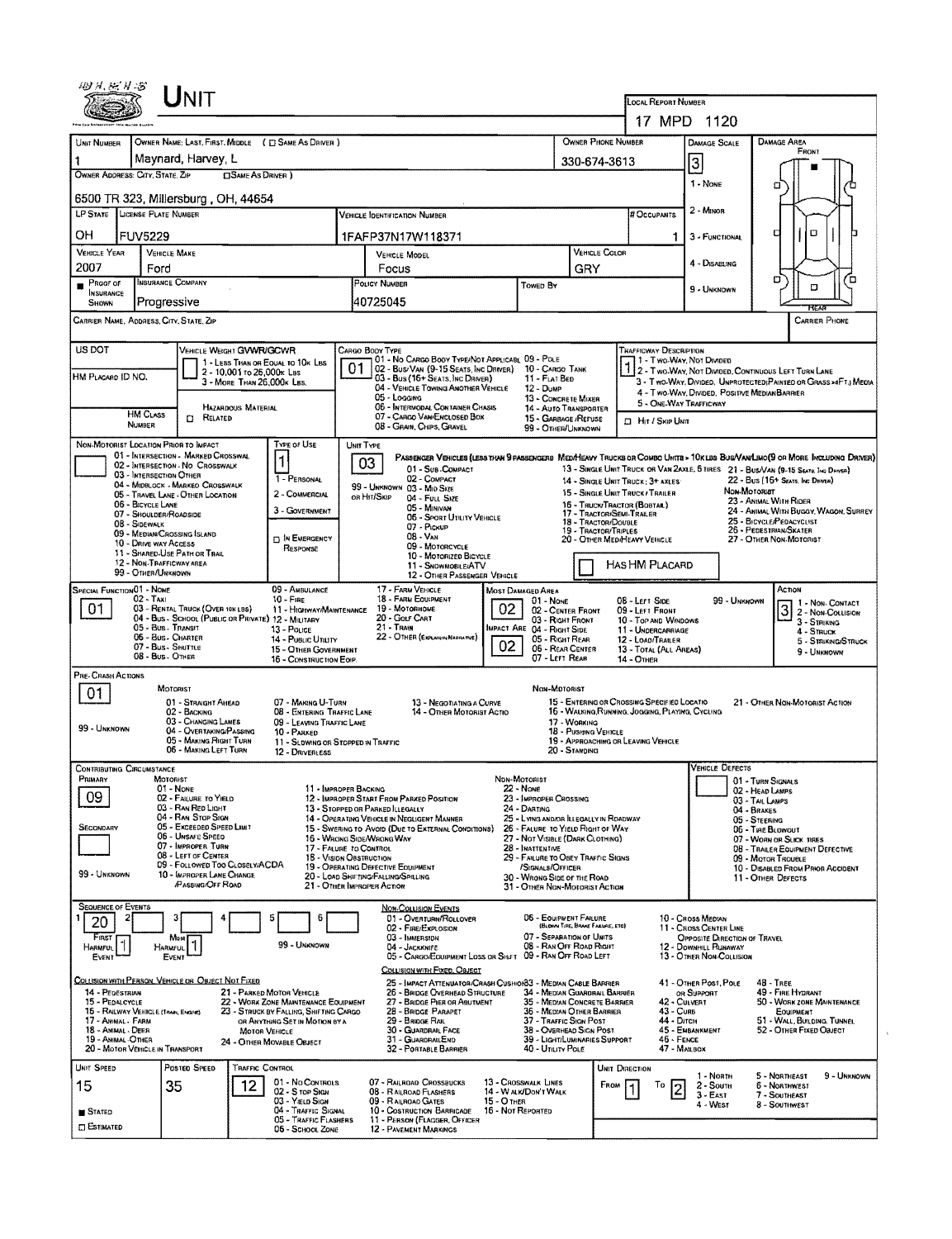|                                             |                                                                       | JNIT                                                                                    |                                                                                |                                                   |                                                                                                 |                                                       |                                                                            |                                 | <b>LOCAL REPORT NUMBER</b>                                                                      |                              |                                                              |                                    |                                                                                                                                                                                                                     |  |  |
|---------------------------------------------|-----------------------------------------------------------------------|-----------------------------------------------------------------------------------------|--------------------------------------------------------------------------------|---------------------------------------------------|-------------------------------------------------------------------------------------------------|-------------------------------------------------------|----------------------------------------------------------------------------|---------------------------------|-------------------------------------------------------------------------------------------------|------------------------------|--------------------------------------------------------------|------------------------------------|---------------------------------------------------------------------------------------------------------------------------------------------------------------------------------------------------------------------|--|--|
|                                             |                                                                       |                                                                                         |                                                                                |                                                   |                                                                                                 |                                                       |                                                                            |                                 |                                                                                                 |                              | 17 MPD 1120                                                  |                                    |                                                                                                                                                                                                                     |  |  |
| UNIT NUMBER                                 |                                                                       | OWNER NAME: LAST, FIRST, MIDDLE ( C SAME AS DRIVER )                                    |                                                                                |                                                   |                                                                                                 |                                                       |                                                                            | OWNER PHONE NUMBER              |                                                                                                 |                              | <b>DAMAGE SCALE</b>                                          |                                    | <b>DAMAGE AREA</b><br>FRONT                                                                                                                                                                                         |  |  |
| $\overline{2}$                              | OWNER ADDRESS: CITY, STATE, ZIP                                       | Patterson, Tyler, J<br><b>ISAME AS DRIVER</b> )                                         |                                                                                |                                                   |                                                                                                 | 330-231-0187                                          |                                                                            | 2                               |                                                                                                 |                              | D                                                            |                                    |                                                                                                                                                                                                                     |  |  |
|                                             |                                                                       |                                                                                         |                                                                                |                                                   |                                                                                                 |                                                       |                                                                            |                                 |                                                                                                 |                              | 1 - NONE                                                     |                                    | о<br>m                                                                                                                                                                                                              |  |  |
|                                             | LP STATE LICENSE PLATE NUMBER                                         | 336 S. School St., Millersburg, OH, 44654                                               |                                                                                |                                                   | VEHICLE IDENTIFICATION NUMBER                                                                   |                                                       |                                                                            |                                 | # Occupants                                                                                     |                              | 2 - Minon                                                    |                                    |                                                                                                                                                                                                                     |  |  |
| OН                                          | EJG5866                                                               |                                                                                         |                                                                                |                                                   | 1FMCU9JX7GUA62835                                                                               |                                                       |                                                                            |                                 |                                                                                                 | ㅁ<br>$\Box$                  |                                                              |                                    |                                                                                                                                                                                                                     |  |  |
| <b>VEHICLE YEAR</b>                         | <b>VEHICLE MAKE</b>                                                   |                                                                                         |                                                                                | VEHICLE COLOR<br><b>VEHICLE MODEL</b>             |                                                                                                 |                                                       |                                                                            |                                 | $\mathbf{2}$                                                                                    |                              |                                                              |                                    |                                                                                                                                                                                                                     |  |  |
| 2016<br>PROOF OF                            | Ford<br><b>INSURANCE COMPANY</b>                                      |                                                                                         |                                                                                | SIL<br>Escape<br>POLICY NUMBER                    |                                                                                                 |                                                       |                                                                            |                                 | 4 - DISABLING<br>σ                                                                              |                              |                                                              |                                    |                                                                                                                                                                                                                     |  |  |
| <b>INSURANCE</b><br>SHOWN                   |                                                                       | Burgett Ins. Agency                                                                     |                                                                                |                                                   | 1276-06-737058-03A                                                                              |                                                       | TOWED BY                                                                   |                                 | 7¤<br>9 - UNKNOWN                                                                               |                              |                                                              |                                    |                                                                                                                                                                                                                     |  |  |
|                                             | CARRIER NAME, ADDRESS, CITY, STATE, ZIP                               |                                                                                         |                                                                                |                                                   |                                                                                                 |                                                       |                                                                            |                                 |                                                                                                 |                              |                                                              |                                    | <b>CARRIER PHONE</b>                                                                                                                                                                                                |  |  |
| US DOT                                      |                                                                       |                                                                                         |                                                                                |                                                   |                                                                                                 |                                                       |                                                                            |                                 |                                                                                                 |                              |                                                              |                                    |                                                                                                                                                                                                                     |  |  |
|                                             |                                                                       | VEHICLE WEIGHT GVWR/GCWR<br>1 - LESS THAN OR EQUAL TO 10K LBS                           |                                                                                | CARGO BODY TYPE<br>01                             | 01 - No CARGO BODY TYPE/NOT APPLICABL 09 - POLE<br>02 - Bus/Van (9-15 Seats, Inc Driver)        |                                                       | 10 - CARGO TANK                                                            |                                 | <b>TRAFFICWAY DESCRIPTION</b>                                                                   |                              | 1 - Two-Way, Not Divideo                                     |                                    |                                                                                                                                                                                                                     |  |  |
| HM PLACARD ID NO.                           |                                                                       | 2 - 10,001 to 26,000k Las<br>3 - MORE THAN 26,000K LBS.                                 |                                                                                |                                                   | 03 - Bus (16+ Seats, Inc Driver)<br>04 - VEHICLE TOWING ANOTHER VEHICLE                         |                                                       | 11 - FLAT BED<br>12 - Dump                                                 |                                 |                                                                                                 |                              | 4 - Two-Way, Divided, Positive Median Barrier                |                                    | 2 - Two-Way, Not Divided, Continuous Left Turn Lane<br>3 - Two-Way, Divided, UNPROTECTED(PAINTED OR GRASS >4FT.) MEDIA                                                                                              |  |  |
|                                             |                                                                       | HAZARDOUS MATERIAL                                                                      |                                                                                |                                                   | 05 - Logging<br>06 - INTERMODAL CONTAINER CHASIS                                                |                                                       | 13 - CONCRETE MIXER<br>14 - AUTO TRANSPORTER                               |                                 |                                                                                                 | 5 - ONE-WAY TRAFFICWAY       |                                                              |                                    |                                                                                                                                                                                                                     |  |  |
|                                             | <b>HM CLASS</b><br><b>NUMBER</b>                                      | $\Box$ Related                                                                          |                                                                                |                                                   | 07 - CARGO VAN/ENCLOSED BOX<br>08 - Graw, Chips, Gravel                                         |                                                       | 15 - GARBAGE /REFUSE<br>99 - OTHER/UNKNOWN                                 |                                 | Hit / Skip Unit                                                                                 |                              |                                                              |                                    |                                                                                                                                                                                                                     |  |  |
|                                             | NON-MOTORIST LOCATION PRIOR TO IMPACT                                 | 01 - INTERSECTION - MARKED CROSSWAL                                                     | Type of Use                                                                    | UNIT TYPE                                         |                                                                                                 |                                                       |                                                                            |                                 |                                                                                                 |                              |                                                              |                                    |                                                                                                                                                                                                                     |  |  |
|                                             | 03 - INTERSECTION OTHER                                               | 02 - INTERSECTION - NO CROSSWALK                                                        | $\vert$ 1<br>1 - PERSONAL                                                      | 06                                                | 01 - SUB-COMPACT<br>02 - COMPACT                                                                |                                                       |                                                                            |                                 |                                                                                                 |                              |                                                              |                                    | PASSENGER VEHICLES (LESS THAN 9 PASSENGERS MEDIMEAVY TRUCKS OR COMBO UNITS > 10K LBS BUS/VAN/LIMO(9 OR MORE INCLUDING DRIVER)<br>13 - SINGLE UNIT TRUCK OR VAN ZAXLE, 6 TIRES 21 - BUS/VAN (9-15 SEATS, INC DRIVER) |  |  |
|                                             |                                                                       | 04 - MIDBLOCK - MARKED CROSSWALK<br>05 - TRAVEL LANE - OTHER LOCATION                   | 2 - COMMERCIAL                                                                 | OR HIT/SKIP                                       | 99 - UNKNOWN 03 - MID SIZE<br>04 - FULL SIZE                                                    |                                                       |                                                                            |                                 | 14 - SINGLE UNIT TRUCK: 3+ AXLES<br>15 - SINGLE UNIT TRUCK / TRAILER                            |                              |                                                              | NON-MOTORIST                       | 22 - Bus (16+ Seats, Inc. Driver)<br>23 - ANUMAL WITH RIDER                                                                                                                                                         |  |  |
|                                             | 06 - BICYCLE LANE<br>07 - SHOULDER/ROADSIDE                           |                                                                                         | 3 - GOVERNMENT                                                                 |                                                   | 05 - MINIVAN<br>06 - Sport Utility Vehicle                                                      |                                                       |                                                                            | 18 - TRACTOR/DOUBLE             | 16 - TRUCK/TRACTOR (BOBTAIL)<br>17 - TRACTOR/SEMI TRAILER                                       |                              |                                                              |                                    | 24 - ANIMAL WITH BUGGY, WAGON, SURREY<br>25 - BICYCLE/PEDACYCLIST                                                                                                                                                   |  |  |
|                                             | 08 - SIDEWALK<br>09 - MEDIAN/CROSSING ISLAND<br>10 - DRIVE WAY ACCESS |                                                                                         | $\Box$ In EMERGENCY                                                            |                                                   | 07 - PICKUP<br>08 - VAN                                                                         |                                                       |                                                                            | 19 - TRACTOR/TRIPLES            | 20 - OTHER MEDIHEAVY VEHICLE                                                                    |                              |                                                              |                                    | 26 - PEDESTRIAN/SKATER<br>27 - OTHER NON-MOTORIST                                                                                                                                                                   |  |  |
|                                             | 11 - SHARED-USE PATH OR TRAIL<br><b>12 - NON-TRAFFICWAY AREA</b>      |                                                                                         | RESPONSE                                                                       |                                                   | 09 - MOTORCYCLE<br>10 - MOTORIZED BICYCLE                                                       |                                                       |                                                                            |                                 | HAS HM PLACARD                                                                                  |                              |                                                              |                                    |                                                                                                                                                                                                                     |  |  |
|                                             | 99 - OTHER/UNKNOWN                                                    |                                                                                         |                                                                                |                                                   | 11 - SNOWMOBILE/ATV<br>12 - OTHER PASSENGER VEHICLE                                             |                                                       |                                                                            |                                 |                                                                                                 |                              |                                                              |                                    |                                                                                                                                                                                                                     |  |  |
| SPECIAL FUNCTION 01 - NONE                  | 02 - Taxi                                                             |                                                                                         | 09 - AMBULANCE<br>$10 - F$ IRE                                                 |                                                   | 17 - FARM VEHICLE<br>18 - FARM EQUIPMENT<br>19 - Мотовноме                                      | 06                                                    | Most Damaged Area<br>$01 - None$                                           |                                 | 08 - LEFT SIDE                                                                                  |                              | 99 - Unknown                                                 |                                    | Астюк<br>1 - NON-CONTACT                                                                                                                                                                                            |  |  |
| 01                                          | 05 - Bus - Transit                                                    | 03 - RENTAL TRUCK (OVER 10K LBS)<br>04 - Bus - School (Public or Private) 12 - Military | 11 - HIGHWAY/MAINTENANCE<br>13 - Pouce                                         |                                                   | 20 - GOLF CART<br>$21 -$ TRAIN                                                                  |                                                       | 02 - CENTER FRONT<br>03 - RIGHT FRONT<br>MPACT ARE 04 - RIGHT SIDE         |                                 | 09 - LEFT FRONT<br>10 - Top AND WINDOWS                                                         |                              |                                                              |                                    | 2 - Non-Collision<br>3 - Striking                                                                                                                                                                                   |  |  |
|                                             | 06 - Bus. CHARTER<br>$07 - Bus$ . SHUTTLE                             |                                                                                         | 14 - PUBLIC UTILITY<br>15 - OTHER GOVERNMENT                                   |                                                   | 22 - OTHER (EXPLAIN NAISPATIVE)                                                                 | 06                                                    | 05 - RIGHT REAR<br>06 - REAR CENTER                                        |                                 | 11 - UNDERCARRIAGE<br>12 - LOAD/TRAILER<br>13 - TOTAL (ALL AREAS)                               |                              |                                                              |                                    | 4 - STRUCK<br>5 - STRIKING/STRUCK                                                                                                                                                                                   |  |  |
|                                             | 08 - Bus. OTHER                                                       |                                                                                         | 16 - CONSTRUCTION EQIP.                                                        |                                                   |                                                                                                 |                                                       | 07 - LEFT REAR                                                             |                                 | $14 -$ OTHER                                                                                    |                              |                                                              |                                    | 9 - Unknown                                                                                                                                                                                                         |  |  |
| PRE-CRASH ACTIONS<br>11                     | MOTORIST                                                              |                                                                                         |                                                                                |                                                   |                                                                                                 |                                                       | NON-MOTORIST                                                               |                                 |                                                                                                 |                              |                                                              |                                    |                                                                                                                                                                                                                     |  |  |
|                                             |                                                                       | 01 - STRAIGHT AHEAD<br>02 - BACKING                                                     | 07 - MAKING U-TURN<br>08 - ENTERING TRAFFIC LANE                               |                                                   | 13 - Negotiating a Curve<br>14 - OTHER MOTORIST ACTIO                                           |                                                       |                                                                            |                                 | 15 - ENTERING OR CROSSING SPECIFIED LOCATIO<br>16 - WALKING, RUNNING, JOGGING, PLAYING, CYCLING |                              |                                                              |                                    | 21 - OTHER NON-MOTORIST ACTION                                                                                                                                                                                      |  |  |
| 99 - UNKNOWN                                |                                                                       | 03 - Changing LANES<br>04 - OVERTAKING/PASSING                                          | 09 - LEAVING TRAFFIC LANE<br>10 - PARKED                                       |                                                   |                                                                                                 |                                                       | 17 - WORKING                                                               | 18 - PUSHING VEHICLE            |                                                                                                 |                              |                                                              |                                    |                                                                                                                                                                                                                     |  |  |
|                                             |                                                                       | 05 - MAKING RIGHT TURN<br>06 - MAKING LEFT TURN                                         | 11 - SLOWING OR STOPPED IN TRAFFIC<br>12 - DRIVERLESS                          |                                                   |                                                                                                 |                                                       | 20 - Standing                                                              |                                 | 19 - APPROACHING OR LEAVING VEHICLE                                                             |                              |                                                              |                                    |                                                                                                                                                                                                                     |  |  |
| CONTRIBUTING CIRCUMSTANCE<br>PRIMARY        | MOTORIST                                                              |                                                                                         |                                                                                |                                                   |                                                                                                 |                                                       | NON-MOTORIST                                                               |                                 |                                                                                                 |                              | VEHICLE DEFECTS                                              | 01 - TURN SIGNALS                  |                                                                                                                                                                                                                     |  |  |
| 01                                          | $01 - None$                                                           | 02 - FAILURE TO YIELD                                                                   |                                                                                | 11 - IMPROPER BACKING                             | . 12 - IMPROPER START FROM PARKED POSITION                                                      |                                                       | <b>22 - NONE</b><br>23 - IMPROPER CROSSING                                 |                                 |                                                                                                 |                              |                                                              | 02 - HEAD LAMPS<br>03 - TAIL LAMPS |                                                                                                                                                                                                                     |  |  |
|                                             |                                                                       | 03 - RAN RED LIGHT<br>04 - RAN STOP SIGN                                                |                                                                                |                                                   | 13 - STOPPED OR PARKED LLEGALLY<br>14 - OPERATING VEHICLE IN NEGLIGENT MANNER                   | 24 - DARTING<br>25 - LYING AND/OR LLEGALLY IN ROADWAY |                                                                            |                                 |                                                                                                 |                              |                                                              | 04 - BRAKES<br>05 - Steering       |                                                                                                                                                                                                                     |  |  |
| SECONDARY                                   |                                                                       | 05 - Exceeded Speed Limit<br>06 - Unsafe Speed<br>07 - IMPROPER TURN                    |                                                                                |                                                   | 15 - Swering to Avoid (Due to External Conditions)<br>16 - WRONG SIDE/WRONG WAY                 |                                                       | 26 - FALURE TO YIELD RIGHT OF WAY<br>27 - NOT VISIBLE (DARK CLOTHING)      |                                 |                                                                                                 |                              |                                                              | 06 - TIRE BLOWOUT                  | 07 - WORN OR SLICK TIRES                                                                                                                                                                                            |  |  |
|                                             |                                                                       | 08 - LEFT OF CENTER<br>09 - FOLLOWED TOO CLOSELY/ACDA                                   |                                                                                | 17 - FALURE TO CONTROL<br>18 - VISION OBSTRUCTION | 19 - OPERATING DEFECTIVE EQUIPMENT                                                              |                                                       | 28 - INATTENTIVE<br>29 - FAILURE TO OBEY TRAFFIC SIGNS<br>/SIGNALS/OFFICER |                                 |                                                                                                 |                              |                                                              |                                    | 08 - TRAILER EQUIPMENT DEFECTIVE<br>09 - MOTOR TROUBLE                                                                                                                                                              |  |  |
| 99 - UNKNOWN                                |                                                                       | 10 - IMPROPER LANE CHANGE<br><b>PASSING/OFF ROAD</b>                                    |                                                                                | 21 - OTHER IMPROPER ACTION                        | 20 - LOAD SHIFTING/FALLING/SPILLING                                                             |                                                       | 30 - WRONG SIDE OF THE ROAD<br>31 - OTHER NON-MOTORIST ACTION              |                                 |                                                                                                 |                              |                                                              |                                    | 10 - DISABLED FROM PRIOR ACCIDENT<br>11 - OTHER DEFECTS                                                                                                                                                             |  |  |
| <b>SEQUENCE OF EVENTS</b>                   |                                                                       |                                                                                         |                                                                                |                                                   | NON-COLLISION EVENTS                                                                            |                                                       |                                                                            |                                 |                                                                                                 |                              |                                                              |                                    |                                                                                                                                                                                                                     |  |  |
| 20                                          |                                                                       |                                                                                         |                                                                                |                                                   | 01 - OVERTURN/ROLLOVER<br>02 - FIRE/EXPLOSION                                                   |                                                       | 05 - EQUIPMENT FAILURE                                                     | (BLOWN TIRE, BRAKE FAQURE, ETC) |                                                                                                 |                              | 10 - Cross Median<br>11 - Cross Center Line                  |                                    |                                                                                                                                                                                                                     |  |  |
| FIRST<br><b>HARMFUL</b>                     | Most<br><b>HARMFUL</b>                                                |                                                                                         | 99 - UNKNOWN                                                                   |                                                   | 03 - IMMERSION<br>04 - JACKKNIFE                                                                |                                                       | 07 - SEPARATION OF UNITS<br>08 - RAN OFF ROAD RIGHT                        |                                 |                                                                                                 |                              | <b>OPPOSITE DIRECTION OF TRAVEL</b><br>12 - DOWNHILL RUNAWAY |                                    |                                                                                                                                                                                                                     |  |  |
| EVENT                                       | EVENT                                                                 |                                                                                         |                                                                                |                                                   | 05 - CARGO/EQUIPMENT LOSS OR SHIFT<br>COLLISION WITH FIXED, OBJECT                              |                                                       | 09 - RAN OFF ROAD LEFT                                                     |                                 |                                                                                                 |                              | 13 - OTHER NON-COLLISION                                     |                                    |                                                                                                                                                                                                                     |  |  |
| 14 - PEDESTRIAN                             |                                                                       | COLLISION WITH PERSON, VEHICLE OR OBJECT NOT FIXED                                      | 21 - PARKED MOTOR VEHICLE                                                      |                                                   | 25 - IMPACT ATTENUATOR/CRASH CUSHIONS3 - MEDIAN CABLE BARRIER<br>26 - BRIDGE OVERHEAD STRUCTURE |                                                       | 34 - MEDIAN GUARDRAIL BARRIER                                              |                                 |                                                                                                 |                              | 41 - OTHER POST, POLE<br>OR SUPPORT                          |                                    | $48 - Tree$<br>49 - FIRE HYDRANT                                                                                                                                                                                    |  |  |
| 15 - PEDALCYCLE                             | 16 - RAILWAY VEHICLE (TRAIN, ENGINE)                                  |                                                                                         | 22 - WORK ZONE MAINTENANCE EQUIPMENT<br>23 - STRUCK BY FALLING, SHIFTING CARGO |                                                   | 27 - BRIDGE PIER OR ABUTMENT<br>28 - BRIDGE PARAPET                                             |                                                       | 35 - MEDIAN CONCRETE BARRIER<br>36 - MEDIAN OTHER BARRIER                  |                                 |                                                                                                 | 42 - CULVERT<br>43 - Cure    |                                                              |                                    | 50 - WORK ZONE MAINTENANCE<br>EOUIPMENT                                                                                                                                                                             |  |  |
| 17 - ANIMAL - FARM<br>18 - Annan - Deer     |                                                                       |                                                                                         | OR ANYTHING SET IN MOTION BY A<br><b>MOTOR VEHICLE</b>                         |                                                   | 29 - BRIDGE RAIL<br>30 - GUARDRAIL FACE                                                         |                                                       | 37 - TRAFFIC SIGN POST<br>38 - OVERHEAD SIGN POST                          |                                 |                                                                                                 | 44 - Олсн<br>45 - EMBANKMENT |                                                              |                                    | 51 - WALL, BUILDING, TUNNEL<br>52 - OTHER FIXED OBJECT                                                                                                                                                              |  |  |
| 19 - ANIMAL-OTHER                           | 20 - MOTOR VEHICLE IN TRANSPORT                                       |                                                                                         | 24 - OTHER MOVABLE OBJECT                                                      |                                                   | 31 - GUARDRAILEND<br>32 - PORTABLE BARRIER                                                      |                                                       | 39 - LIGHT/LUMINARIES SUPPORT<br>40 - UTILITY POLE                         |                                 |                                                                                                 | 46 - FENCE<br>47 - MAILBOX   |                                                              |                                    |                                                                                                                                                                                                                     |  |  |
| UNIT SPEED                                  |                                                                       | POSTED SPEED<br><b>TRAFFIC CONTROL</b>                                                  |                                                                                |                                                   |                                                                                                 |                                                       |                                                                            |                                 | UNIT DIRECTION                                                                                  |                              | 1 - North                                                    |                                    | 9 - UNKNOWN<br>5 - Northeast                                                                                                                                                                                        |  |  |
|                                             | 35                                                                    | 12                                                                                      | 01 - No CONTROLS<br>02 - S TOP SIGN<br>03 - Yield Sign                         |                                                   | 07 - RAILROAD CROSSBUCKS<br>08 - RAILROAD FLASHERS<br>09 - RAILROAD GATES                       | 15 - O THER                                           | 13 - Crosswalk Lines<br>14 - WALK/DON'T WALK                               | Евом                            | To                                                                                              | $\overline{c}$               | $2 -$ South<br>$3 - E$ AST                                   |                                    | 6 - NORTHWEST<br>7 - SOUTHEAST                                                                                                                                                                                      |  |  |
|                                             |                                                                       |                                                                                         |                                                                                |                                                   | 10 - COSTRUCTION BARRICADE                                                                      | 16 - Not Reported                                     |                                                                            |                                 |                                                                                                 |                              | 4 - West                                                     |                                    | 8 - SOUTHWEST                                                                                                                                                                                                       |  |  |
| 0<br><b>B</b> STATED<br><b>CI ESTIMATED</b> |                                                                       |                                                                                         | 04 - TRAFFIC SIGNAL<br>05 - TRAFFIC FLASHERS                                   |                                                   | 11 - PERSON (FLAGGER, OFFICER                                                                   |                                                       |                                                                            |                                 |                                                                                                 |                              |                                                              |                                    |                                                                                                                                                                                                                     |  |  |

 $\label{eq:2.1} \frac{1}{\sqrt{2}}\left(\frac{1}{\sqrt{2}}\right)^{2} \left(\frac{1}{\sqrt{2}}\right)^{2} \left(\frac{1}{\sqrt{2}}\right)^{2} \left(\frac{1}{\sqrt{2}}\right)^{2} \left(\frac{1}{\sqrt{2}}\right)^{2} \left(\frac{1}{\sqrt{2}}\right)^{2} \left(\frac{1}{\sqrt{2}}\right)^{2} \left(\frac{1}{\sqrt{2}}\right)^{2} \left(\frac{1}{\sqrt{2}}\right)^{2} \left(\frac{1}{\sqrt{2}}\right)^{2} \left(\frac{1}{\sqrt{2}}\right)^{2} \left(\$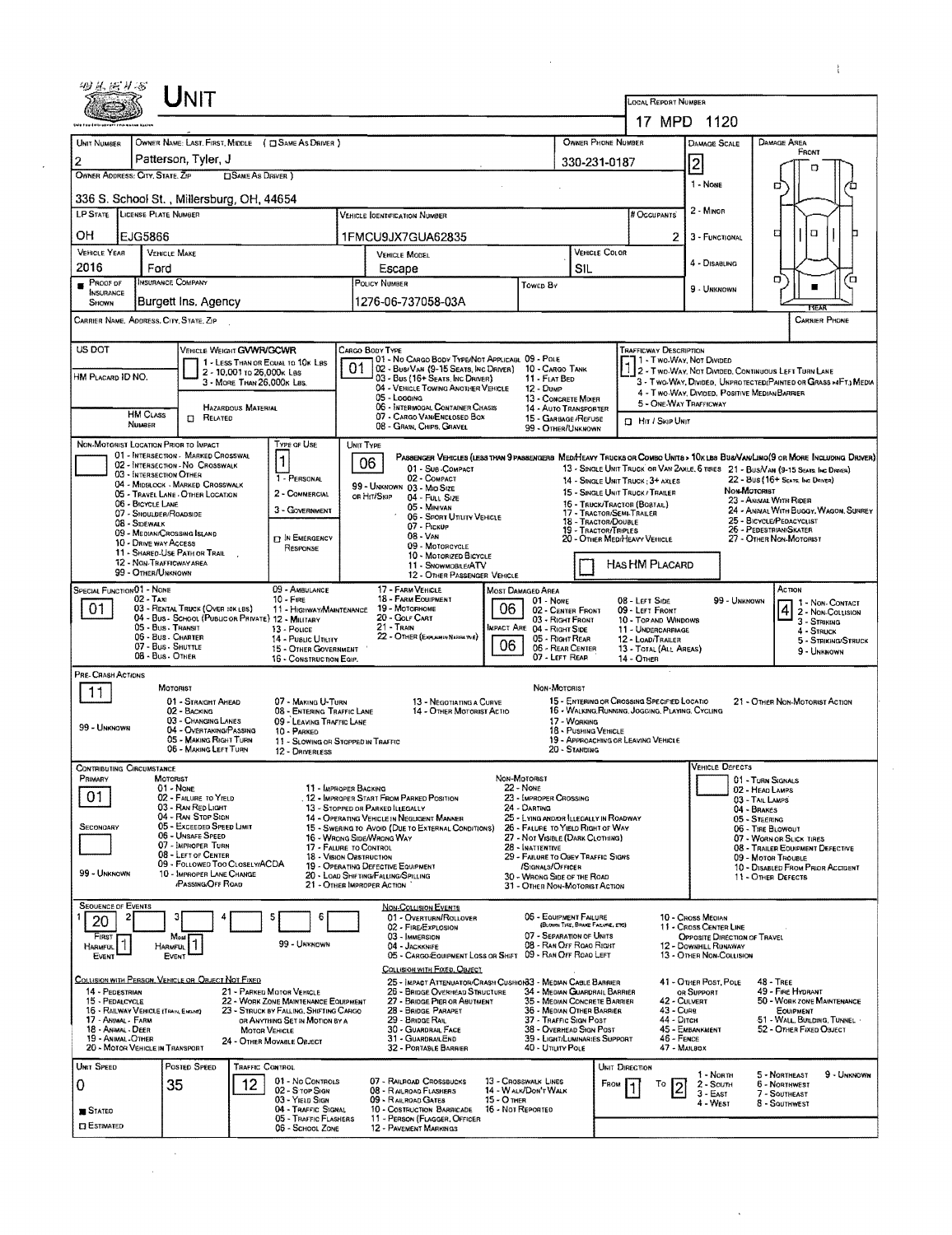|                                                                                                                                                                                                                                                                                                                                                                                                                                             |                                                                                                                                                                                                                                                                                                                                                                                                                                                                                   |                                                  |                            |                                              |                                 |                                                                                        | <b>MOTORIST / NON-MOTORIST / OCCUPANT</b>                                                                                                                                                                                        |                                                                        |                                                                                                                                                                                                                                                                                                                                                                                                                                             |                                                                |               | <b>LOCAL REPORT NUMBER</b>         |                  |                                                                  |                                          |                             |
|---------------------------------------------------------------------------------------------------------------------------------------------------------------------------------------------------------------------------------------------------------------------------------------------------------------------------------------------------------------------------------------------------------------------------------------------|-----------------------------------------------------------------------------------------------------------------------------------------------------------------------------------------------------------------------------------------------------------------------------------------------------------------------------------------------------------------------------------------------------------------------------------------------------------------------------------|--------------------------------------------------|----------------------------|----------------------------------------------|---------------------------------|----------------------------------------------------------------------------------------|----------------------------------------------------------------------------------------------------------------------------------------------------------------------------------------------------------------------------------|------------------------------------------------------------------------|---------------------------------------------------------------------------------------------------------------------------------------------------------------------------------------------------------------------------------------------------------------------------------------------------------------------------------------------------------------------------------------------------------------------------------------------|----------------------------------------------------------------|---------------|------------------------------------|------------------|------------------------------------------------------------------|------------------------------------------|-----------------------------|
|                                                                                                                                                                                                                                                                                                                                                                                                                                             |                                                                                                                                                                                                                                                                                                                                                                                                                                                                                   |                                                  |                            |                                              |                                 |                                                                                        |                                                                                                                                                                                                                                  |                                                                        |                                                                                                                                                                                                                                                                                                                                                                                                                                             |                                                                |               | 17 MPD 1120                        |                  |                                                                  |                                          |                             |
|                                                                                                                                                                                                                                                                                                                                                                                                                                             | UNIT NUMBER NAME: LAST, FIRST, MIDDLE                                                                                                                                                                                                                                                                                                                                                                                                                                             |                                                  |                            |                                              |                                 |                                                                                        |                                                                                                                                                                                                                                  |                                                                        |                                                                                                                                                                                                                                                                                                                                                                                                                                             | DATE OF BIRTH                                                  |               |                                    |                  | Age                                                              | GENDER                                   |                             |
|                                                                                                                                                                                                                                                                                                                                                                                                                                             | Maynard, Sherry, L                                                                                                                                                                                                                                                                                                                                                                                                                                                                |                                                  |                            |                                              |                                 |                                                                                        |                                                                                                                                                                                                                                  |                                                                        |                                                                                                                                                                                                                                                                                                                                                                                                                                             | 08/22/1972                                                     |               |                                    |                  | 44                                                               |                                          | F - FEMALE<br>M - MALE      |
| ADDRESS, CITY, STATE, ZIP                                                                                                                                                                                                                                                                                                                                                                                                                   |                                                                                                                                                                                                                                                                                                                                                                                                                                                                                   |                                                  |                            |                                              |                                 |                                                                                        |                                                                                                                                                                                                                                  |                                                                        |                                                                                                                                                                                                                                                                                                                                                                                                                                             |                                                                |               | CONTACT PHONE - INCLUDE AREA CODE  |                  |                                                                  |                                          |                             |
|                                                                                                                                                                                                                                                                                                                                                                                                                                             | 625 Bob White Ln., Millersburg, OH, 44654                                                                                                                                                                                                                                                                                                                                                                                                                                         |                                                  |                            |                                              |                                 |                                                                                        |                                                                                                                                                                                                                                  |                                                                        |                                                                                                                                                                                                                                                                                                                                                                                                                                             |                                                                |               | 330-202-2178                       |                  |                                                                  |                                          |                             |
| <b>NJURIES</b><br> 1                                                                                                                                                                                                                                                                                                                                                                                                                        | INJURED TAKEN BY EMS AGENCY<br>1                                                                                                                                                                                                                                                                                                                                                                                                                                                  |                                                  |                            |                                              |                                 |                                                                                        | MEDICAL FACILITY INJURED TAKEN TO                                                                                                                                                                                                | 04                                                                     | <b>SAFETY EQUIPMENT USED</b>                                                                                                                                                                                                                                                                                                                                                                                                                | <b>D</b> MOTORCYCLE<br>HELMET                                  |               | 01                                 |                  | DOT COMPLIANT SEATING POSITION AIR BAG USAGE EJECTION TRAPPED    |                                          |                             |
| OL STATE                                                                                                                                                                                                                                                                                                                                                                                                                                    | <b>OPERATOR LICENSE NUMBER</b>                                                                                                                                                                                                                                                                                                                                                                                                                                                    |                                                  | OL CLASS<br>$\overline{a}$ | No<br>$\blacksquare$ Valid<br>Dı.            | <b>M/C</b><br>l□ <sub>END</sub> | CONDITION<br>1                                                                         | ALCOHOL/DRUG SUSPECTED ALCOHOL TEST STATUS ALCOHOL TEST TYPE ALCOHOL TEST VALUE DRUG TEST STATUS DRUG TEST TYPE<br>1                                                                                                             | 1                                                                      |                                                                                                                                                                                                                                                                                                                                                                                                                                             |                                                                |               |                                    |                  |                                                                  |                                          |                             |
| он                                                                                                                                                                                                                                                                                                                                                                                                                                          | RS296379<br>OFFENSE CHARGED ( <b>D</b> LOCAL CODE)                                                                                                                                                                                                                                                                                                                                                                                                                                |                                                  |                            | <b>OFFENSE DESCRIPTION</b>                   |                                 |                                                                                        |                                                                                                                                                                                                                                  |                                                                        | <b>CITATION NUMBER</b>                                                                                                                                                                                                                                                                                                                                                                                                                      |                                                                |               |                                    |                  | - 1<br>HANDS-FREE                                                |                                          | DRIVER DISTRACTED BY        |
| 333.03A                                                                                                                                                                                                                                                                                                                                                                                                                                     |                                                                                                                                                                                                                                                                                                                                                                                                                                                                                   |                                                  | <b>ACDA</b>                |                                              |                                 |                                                                                        |                                                                                                                                                                                                                                  |                                                                        |                                                                                                                                                                                                                                                                                                                                                                                                                                             |                                                                |               | D DEVICE<br>Useo                   | 16               |                                                                  |                                          |                             |
|                                                                                                                                                                                                                                                                                                                                                                                                                                             | Unit Number   Name Last, First, Middle                                                                                                                                                                                                                                                                                                                                                                                                                                            |                                                  |                            |                                              |                                 |                                                                                        |                                                                                                                                                                                                                                  |                                                                        |                                                                                                                                                                                                                                                                                                                                                                                                                                             | DATE OF BIRTH                                                  |               |                                    |                  | AGE                                                              | Gender                                   |                             |
|                                                                                                                                                                                                                                                                                                                                                                                                                                             | Patterson, Julia, R                                                                                                                                                                                                                                                                                                                                                                                                                                                               |                                                  |                            |                                              |                                 |                                                                                        |                                                                                                                                                                                                                                  |                                                                        |                                                                                                                                                                                                                                                                                                                                                                                                                                             | 10/13/1981                                                     |               |                                    |                  | 35                                                               | F                                        | F - FEMALE<br>M - MALE      |
| ADDRESS, CITY, STATE, ZIP                                                                                                                                                                                                                                                                                                                                                                                                                   |                                                                                                                                                                                                                                                                                                                                                                                                                                                                                   |                                                  |                            |                                              |                                 |                                                                                        |                                                                                                                                                                                                                                  |                                                                        |                                                                                                                                                                                                                                                                                                                                                                                                                                             | CONTACT PHONE - INCLUDE AREA CODE                              |               |                                    |                  |                                                                  |                                          |                             |
|                                                                                                                                                                                                                                                                                                                                                                                                                                             | 336 S. School St., Millersburg, OH, 44654                                                                                                                                                                                                                                                                                                                                                                                                                                         |                                                  |                            |                                              |                                 |                                                                                        |                                                                                                                                                                                                                                  |                                                                        |                                                                                                                                                                                                                                                                                                                                                                                                                                             |                                                                |               | 330-231-0654                       |                  |                                                                  |                                          |                             |
| <b>NJURIES</b>                                                                                                                                                                                                                                                                                                                                                                                                                              | INJURED TAKEN BY EMS AGENCY                                                                                                                                                                                                                                                                                                                                                                                                                                                       |                                                  |                            |                                              |                                 |                                                                                        | MEDICAL FACILITY INJURED TAKEN TO                                                                                                                                                                                                |                                                                        | SAFETY EQUIPMENT USED                                                                                                                                                                                                                                                                                                                                                                                                                       |                                                                |               |                                    |                  | DOT COMPLIANT SEATING POSITION AIR BAG USAGE EJECTION TRAPPED    |                                          |                             |
| 11                                                                                                                                                                                                                                                                                                                                                                                                                                          |                                                                                                                                                                                                                                                                                                                                                                                                                                                                                   |                                                  |                            |                                              |                                 |                                                                                        |                                                                                                                                                                                                                                  | 04                                                                     |                                                                                                                                                                                                                                                                                                                                                                                                                                             | $\blacksquare$ MOTORCYCLE<br>HELMET                            |               | 01                                 |                  |                                                                  |                                          |                             |
| OL STATE                                                                                                                                                                                                                                                                                                                                                                                                                                    | <b>OPERATOR LICENSE NUMBER</b>                                                                                                                                                                                                                                                                                                                                                                                                                                                    |                                                  | OL CLASS                   | No<br><b>D</b> VALID                         | <b>M/C</b>                      | <b>CONDITION</b>                                                                       | ALCOHOL/DRUG SUSPECTED ALCOHOL TEST STATUS ALCOHOL TEST TYPE ALCOHOL TEST VALUE DRUG TEST STATUS   DRUG TEST TYPE                                                                                                                |                                                                        |                                                                                                                                                                                                                                                                                                                                                                                                                                             |                                                                |               |                                    |                  |                                                                  |                                          |                             |
| OH                                                                                                                                                                                                                                                                                                                                                                                                                                          | RT052633                                                                                                                                                                                                                                                                                                                                                                                                                                                                          |                                                  | 4                          | D.                                           | $\Box$ $_{END}$                 | $\vert$ 1                                                                              | 1                                                                                                                                                                                                                                | 1                                                                      |                                                                                                                                                                                                                                                                                                                                                                                                                                             |                                                                |               |                                    |                  | -1                                                               |                                          |                             |
|                                                                                                                                                                                                                                                                                                                                                                                                                                             | OFFENSE CHARGED ( T LOCAL CODE)                                                                                                                                                                                                                                                                                                                                                                                                                                                   |                                                  |                            | <b>OFFENSE DESCRIPTION</b>                   |                                 |                                                                                        |                                                                                                                                                                                                                                  |                                                                        | <b>CITATION NUMBER</b>                                                                                                                                                                                                                                                                                                                                                                                                                      |                                                                |               |                                    | $\square$ Device | HANDS-FREE                                                       |                                          | <b>DRIVER DISTRACTED BY</b> |
|                                                                                                                                                                                                                                                                                                                                                                                                                                             |                                                                                                                                                                                                                                                                                                                                                                                                                                                                                   |                                                  |                            |                                              |                                 |                                                                                        |                                                                                                                                                                                                                                  |                                                                        |                                                                                                                                                                                                                                                                                                                                                                                                                                             |                                                                |               |                                    | Useo             |                                                                  |                                          |                             |
| NJURIES : 7                                                                                                                                                                                                                                                                                                                                                                                                                                 |                                                                                                                                                                                                                                                                                                                                                                                                                                                                                   | <b>INJURED TAKEN BY</b>                          |                            |                                              |                                 | SAFETY EQUIPMENT USED                                                                  |                                                                                                                                                                                                                                  | 99 - UNKNOWN SAFETY EQUIPMENT                                          |                                                                                                                                                                                                                                                                                                                                                                                                                                             |                                                                |               | न, विकसिदार<br>जन्म<br>in a sha    |                  |                                                                  |                                          |                             |
| 2 - Possible                                                                                                                                                                                                                                                                                                                                                                                                                                | 1 - No Injury / None Reporte                                                                                                                                                                                                                                                                                                                                                                                                                                                      | 1 - Not Transported /<br><b>TREATED AT SCENE</b> |                            |                                              | MOTORIST                        |                                                                                        |                                                                                                                                                                                                                                  | $\mathcal{A}_{\text{eff}}$ , and the set of $\mathcal{A}_{\text{eff}}$ |                                                                                                                                                                                                                                                                                                                                                                                                                                             |                                                                |               | NON-MOTORIST                       |                  |                                                                  |                                          |                             |
| 3 - NON-INCAPACITATING<br>4 - Incapacitating                                                                                                                                                                                                                                                                                                                                                                                                |                                                                                                                                                                                                                                                                                                                                                                                                                                                                                   | $2 - EMS$<br>$3 - \text{Pouce}$                  |                            |                                              |                                 | - 01 - NONE USED - VEHICLE OCCUPANT                                                    | 02 - Shoulder Belt Only Used  06 - Child Restraint System Rear Facino<br>03 - Lap Belt Only Used  07 - Booster Seat                                                                                                              |                                                                        | 05 - Child Restraint System-Forward Facing 09 - None Used                                                                                                                                                                                                                                                                                                                                                                                   |                                                                |               | 10 - Helmet Used                   |                  |                                                                  | 12 - REFLECTIVE COATING<br>13 - Lighting |                             |
| 5 - Fatal<br>is is                                                                                                                                                                                                                                                                                                                                                                                                                          |                                                                                                                                                                                                                                                                                                                                                                                                                                                                                   | 4 - OTHER<br>9 : Unknown                         |                            |                                              |                                 |                                                                                        | 04 - S HOULDER AND LAP BELT ONLY USED 508 - HELMET USED 4                                                                                                                                                                        |                                                                        |                                                                                                                                                                                                                                                                                                                                                                                                                                             |                                                                |               | (ELBOWS, KNEES, ETC)               |                  | 11. PROTECTIVE PADS USED 14 - OTHER                              |                                          |                             |
| Seating Position.                                                                                                                                                                                                                                                                                                                                                                                                                           |                                                                                                                                                                                                                                                                                                                                                                                                                                                                                   | $\{A_{\ell+1}\}_{\ell\geq 1}$ (                  |                            | $\mathcal{F} \in \mathcal{G}_{\infty}^{K}$ . |                                 | $40.63 - 8.15$                                                                         | ふうし しなながら トライン ふしょく エー・チート                                                                                                                                                                                                       |                                                                        | $\frac{1}{2} \left[ \frac{1}{2} \sqrt{2} \frac{1}{2} \sqrt{2} \sum_{i \in \mathcal{I}} \frac{1}{2} \sum_{i \in \mathcal{I}} \frac{1}{2} \sum_{i \in \mathcal{I}} \frac{1}{2} \sum_{i \in \mathcal{I}} \frac{1}{2} \sum_{i \in \mathcal{I}} \frac{1}{2} \sum_{i \in \mathcal{I}} \frac{1}{2} \sum_{i \in \mathcal{I}} \frac{1}{2} \sum_{i \in \mathcal{I}} \frac{1}{2} \sum_{i \in \mathcal{I}} \frac{1}{2} \sum_{i \in \mathcal{I}} \frac{$ |                                                                |               |                                    |                  | Alri Bag Usage (2011)                                            |                                          |                             |
|                                                                                                                                                                                                                                                                                                                                                                                                                                             | 01 - FRONT - LEFT SIDE (MOTORCYCLE DRIVER)<br>02 - Front Middle                                                                                                                                                                                                                                                                                                                                                                                                                   |                                                  |                            |                                              |                                 | 07 - THIRO - LEFT SIDE (Motorcycle Side CAR)<br>08 - THIRD - MIDDLE AND AND ALL AND AN |                                                                                                                                                                                                                                  |                                                                        | 12 - PASSENGER IN UNENCLOSED CARGO AREA<br>13 - Trailing Unit                                                                                                                                                                                                                                                                                                                                                                               |                                                                |               |                                    |                  | 1 - Not Deployed<br>-2 - DEPLOYED FRONT                          |                                          |                             |
|                                                                                                                                                                                                                                                                                                                                                                                                                                             | 03 - FRONT - RIGHT SIDE.<br>04 - SECOND - LEFT SIDE (MOTOROYCLE PASSENGER)                                                                                                                                                                                                                                                                                                                                                                                                        |                                                  |                            |                                              |                                 | 09 - Thinn Right Side   The Side   Think St<br>10 - SLEEPER SECTION OF CAB (TRUCK)     |                                                                                                                                                                                                                                  | 15 - Non-Motorist                                                      | 14 - RIDING ON VEHICLE EXTERIOR (NOT TRAILED UNT)                                                                                                                                                                                                                                                                                                                                                                                           |                                                                |               |                                    |                  | 3 - Deployed Side<br>4 - DEPLOYED BOTH FRONT/SIDE                |                                          |                             |
|                                                                                                                                                                                                                                                                                                                                                                                                                                             | 05 - Second - Middle<br>06 - Sécond - Right Side New York                                                                                                                                                                                                                                                                                                                                                                                                                         |                                                  |                            |                                              |                                 |                                                                                        | TO - SUBPEN OR DE CONSUMER DE CONSUMER DE COMMUNICATION AND THE CONSUMER DE CONSUMER DE COMMUNICATION CONSUMER<br>(NOT TAXIS DE COMMUNICATION DE CONSUMER DE CONSUMER DE COMMUNICATION CONSUMER DE COMMUNICATION COMMUNICATION C |                                                                        |                                                                                                                                                                                                                                                                                                                                                                                                                                             |                                                                |               |                                    |                  | 5 - NOT APPLICABLE<br>9 - DEPLOYMENT UNKNOWN                     |                                          |                             |
|                                                                                                                                                                                                                                                                                                                                                                                                                                             | $\label{eq:2} \frac{1}{2}\left(\frac{1}{2}+\frac{1}{2}\right)\left(\frac{1}{2}-\frac{1}{2}\right)\left(\frac{1}{2}-\frac{1}{2}\right)\left(\frac{1}{2}-\frac{1}{2}\right)\left(\frac{1}{2}-\frac{1}{2}\right)\left(\frac{1}{2}-\frac{1}{2}\right)\left(\frac{1}{2}-\frac{1}{2}\right)\left(\frac{1}{2}-\frac{1}{2}\right)\left(\frac{1}{2}-\frac{1}{2}\right)\left(\frac{1}{2}-\frac{1}{2}\right)\left(\frac{1}{2}-\frac{1}{2}\right)\left(\frac{1}{2}-\frac{1}{2}\right)\left(\$ |                                                  |                            |                                              |                                 | The common of the state of the                                                         |                                                                                                                                                                                                                                  |                                                                        |                                                                                                                                                                                                                                                                                                                                                                                                                                             |                                                                |               |                                    |                  | control of the state of the state                                |                                          |                             |
| <b>EJECTION</b>                                                                                                                                                                                                                                                                                                                                                                                                                             | TRAPPED. A management<br>1 - Not Trapped                                                                                                                                                                                                                                                                                                                                                                                                                                          | $-481 - 43$                                      |                            |                                              | OPERATOR LICENSE CLASS          |                                                                                        |                                                                                                                                                                                                                                  |                                                                        |                                                                                                                                                                                                                                                                                                                                                                                                                                             |                                                                |               |                                    | $1 -$ None       | ALCOHOL/DRUG SUSPECTED<br>그리고 대한 화도로                             |                                          |                             |
| CONDITION<br>T - APPARENTLY NORMAL<br>2 - PHYSICAL MPAIRMENT<br>3 - EMOTIONI, (DEPRESSED, ANGRY, DISTURBE ) MEDICATIONS, DRUGS, ALCOHOL<br>3 - EMOTIONI, (DEPRESSED, ANGRY, DISTURBE ) MEDICATIONS, DRUGS, ALCOHOL<br>$1 - \text{Class } A$<br>1 - Not EJECTED<br>2 - YES - ALCOHOL SUSPECTED<br>2 - Τοτάμγ Ειεςτερ<br>$2 - \text{Class } B$<br>2 - Extricated by<br>3 = Yes - HBD NotIMPAIRED<br>3 - PARTIALLY EJECTED<br>MECHANICAL MEANS |                                                                                                                                                                                                                                                                                                                                                                                                                                                                                   |                                                  |                            |                                              |                                 |                                                                                        |                                                                                                                                                                                                                                  |                                                                        |                                                                                                                                                                                                                                                                                                                                                                                                                                             |                                                                |               |                                    |                  |                                                                  |                                          |                             |
| 4 - Not Applicable                                                                                                                                                                                                                                                                                                                                                                                                                          | 3 - EXTRICATED BY                                                                                                                                                                                                                                                                                                                                                                                                                                                                 | NON-MECHANICAL MEANS                             |                            |                                              | 5 - MC/MoPED ONLY               | 4 - REGULAR CLASS (OHOIS TD")<br>ا نا                                                  | $\sim$ 4 - ILLNESS $\sim$ $\frac{1}{2}$ $\sim$ $\sim$ $\sim$<br><b>Service</b>                                                                                                                                                   |                                                                        |                                                                                                                                                                                                                                                                                                                                                                                                                                             | 7 - Other<br>未行 (作品) しょう                                       | $\sim$        | is and                             |                  | 4 - YES - DRUGS SUSPECTED<br>5 - YES ALCOHOL AND DRUGS SUSPECTED |                                          |                             |
| ALCOHOL TEST STATUS                                                                                                                                                                                                                                                                                                                                                                                                                         |                                                                                                                                                                                                                                                                                                                                                                                                                                                                                   |                                                  |                            | ALCOHOL TEST TYPE                            |                                 | DRUG TEST STATUS                                                                       |                                                                                                                                                                                                                                  |                                                                        | Drug Test Type                                                                                                                                                                                                                                                                                                                                                                                                                              | DRIVER DISTRACTED BY:                                          |               |                                    |                  |                                                                  |                                          |                             |
| 1 - NONE GIVEN                                                                                                                                                                                                                                                                                                                                                                                                                              |                                                                                                                                                                                                                                                                                                                                                                                                                                                                                   |                                                  | $1 - None$                 |                                              |                                 | 1 - NONE GIVEN.                                                                        |                                                                                                                                                                                                                                  |                                                                        | $-1 - None$                                                                                                                                                                                                                                                                                                                                                                                                                                 | 1 - No DISTRACTION REPORTED                                    |               |                                    |                  | <b>6 - OTHER INSIDE THE VEHICLE</b>                              |                                          |                             |
| 2 - TEST REFUSED                                                                                                                                                                                                                                                                                                                                                                                                                            | 3 - TEST GIVEN, CONTAMINATED SAMPLE/UNUSABL                                                                                                                                                                                                                                                                                                                                                                                                                                       |                                                  | 3 - URINE                  | $2 - B$ LOOD                                 |                                 | 2 - Test Refused.                                                                      | 3 - TEST GIVEN, CONTAMINATED SAMPLE/UNUSABL                                                                                                                                                                                      |                                                                        | 2 - BLOOD<br>$3 -$ URINE $^{\circ}$                                                                                                                                                                                                                                                                                                                                                                                                         | á2Í-PhónÈ sa sa<br>3 - Texting / Emailing 1.3 - 1              |               |                                    |                  | 7 - EXTERNAL DISTRACTION                                         |                                          |                             |
|                                                                                                                                                                                                                                                                                                                                                                                                                                             | 4 - Test Given, Results Known<br>5 - TEST GIVEN, RESULTS UNKNOWN                                                                                                                                                                                                                                                                                                                                                                                                                  |                                                  |                            | 4 - BREATH<br>5 - OTHER                      |                                 |                                                                                        | 4 - TEST GIVEN, RESULTS KNOWN<br>5 - TEST GIVEN, RESULTS UNKNOWN                                                                                                                                                                 |                                                                        | 4 - Omen                                                                                                                                                                                                                                                                                                                                                                                                                                    | 5 - OTHER ELECTRONIC DEVICE.<br>(NAMOATION DEVICE, RADIO, DVD) |               | 4 - ELCTRONIC COMMUNICATION DEVICE |                  |                                                                  |                                          |                             |
| <b>UNIT NUMBER</b>                                                                                                                                                                                                                                                                                                                                                                                                                          | NAME: LAST, FIRST, MIDDLE                                                                                                                                                                                                                                                                                                                                                                                                                                                         |                                                  |                            |                                              |                                 |                                                                                        | $\sigma$ .                                                                                                                                                                                                                       |                                                                        |                                                                                                                                                                                                                                                                                                                                                                                                                                             |                                                                | DATE OF BIRTH |                                    |                  | AGE                                                              | Gender                                   |                             |
|                                                                                                                                                                                                                                                                                                                                                                                                                                             | Patterson, Tyler, J                                                                                                                                                                                                                                                                                                                                                                                                                                                               |                                                  |                            |                                              |                                 |                                                                                        |                                                                                                                                                                                                                                  |                                                                        |                                                                                                                                                                                                                                                                                                                                                                                                                                             |                                                                | 04/25/1980    |                                    |                  | 37                                                               | M                                        | F - FEMALE<br>M - MALE      |
| ADDRESS, CITY, STATE, ZIP                                                                                                                                                                                                                                                                                                                                                                                                                   |                                                                                                                                                                                                                                                                                                                                                                                                                                                                                   |                                                  |                            |                                              |                                 |                                                                                        |                                                                                                                                                                                                                                  |                                                                        |                                                                                                                                                                                                                                                                                                                                                                                                                                             |                                                                |               | CONTACT PHONE - INCLUDE AREA CODE  |                  |                                                                  |                                          |                             |
|                                                                                                                                                                                                                                                                                                                                                                                                                                             | 336 S. School St., Millersburg, OH, 44654                                                                                                                                                                                                                                                                                                                                                                                                                                         |                                                  |                            |                                              |                                 |                                                                                        |                                                                                                                                                                                                                                  |                                                                        |                                                                                                                                                                                                                                                                                                                                                                                                                                             |                                                                |               | 330-231-0187                       |                  |                                                                  |                                          |                             |
| <b>NJURIES</b>                                                                                                                                                                                                                                                                                                                                                                                                                              | INJURED TAKEN BY EMS AGENCY                                                                                                                                                                                                                                                                                                                                                                                                                                                       |                                                  |                            |                                              |                                 |                                                                                        | MEDICAL FACILITY INJURED TAKEN TO                                                                                                                                                                                                |                                                                        | <b>SAFETY EQUIPMENT USED</b>                                                                                                                                                                                                                                                                                                                                                                                                                | <b>DOT</b><br>COMPLIANT                                        |               | <b>SEATING POSITION</b>            |                  | AIR BAG USAGE EJECTION                                           |                                          | TRAPPED                     |
| 1                                                                                                                                                                                                                                                                                                                                                                                                                                           | 1                                                                                                                                                                                                                                                                                                                                                                                                                                                                                 |                                                  |                            |                                              |                                 |                                                                                        |                                                                                                                                                                                                                                  | 04                                                                     |                                                                                                                                                                                                                                                                                                                                                                                                                                             | HELMET                                                         | MOTORCYCLE    | 03                                 |                  | 1                                                                | 1                                        | 11                          |
|                                                                                                                                                                                                                                                                                                                                                                                                                                             | UNIT NUMBER   NAME: LAST, FIRST, MIDDLE                                                                                                                                                                                                                                                                                                                                                                                                                                           |                                                  |                            |                                              |                                 |                                                                                        |                                                                                                                                                                                                                                  |                                                                        |                                                                                                                                                                                                                                                                                                                                                                                                                                             |                                                                | DATE OF BIRTH |                                    |                  | AGE                                                              | Gender                                   | F - FEMALE                  |
|                                                                                                                                                                                                                                                                                                                                                                                                                                             |                                                                                                                                                                                                                                                                                                                                                                                                                                                                                   |                                                  |                            |                                              |                                 |                                                                                        |                                                                                                                                                                                                                                  |                                                                        |                                                                                                                                                                                                                                                                                                                                                                                                                                             |                                                                |               |                                    |                  |                                                                  |                                          | M - MALE                    |
| ADDRESS, CITY, STATE, ZIP                                                                                                                                                                                                                                                                                                                                                                                                                   |                                                                                                                                                                                                                                                                                                                                                                                                                                                                                   |                                                  |                            |                                              |                                 |                                                                                        |                                                                                                                                                                                                                                  |                                                                        |                                                                                                                                                                                                                                                                                                                                                                                                                                             |                                                                |               | CONTACT PHONE - INCLUDE AREA CODE  |                  |                                                                  |                                          |                             |
|                                                                                                                                                                                                                                                                                                                                                                                                                                             |                                                                                                                                                                                                                                                                                                                                                                                                                                                                                   |                                                  |                            |                                              |                                 |                                                                                        |                                                                                                                                                                                                                                  |                                                                        |                                                                                                                                                                                                                                                                                                                                                                                                                                             |                                                                |               |                                    |                  |                                                                  |                                          |                             |
| NJURIES                                                                                                                                                                                                                                                                                                                                                                                                                                     | INJURED TAKEN BY EMS AGENCY                                                                                                                                                                                                                                                                                                                                                                                                                                                       |                                                  |                            |                                              |                                 |                                                                                        | MEDICAL FACILITY INJURED TAKEN TO                                                                                                                                                                                                |                                                                        | <b>SAFETY EQUIPMENT USED</b>                                                                                                                                                                                                                                                                                                                                                                                                                | <b>DOT</b><br><b>D</b> COMPLIANT                               |               | <b>SEATING POSITION</b>            |                  | AIR BAG USAGE                                                    |                                          | EJECTION TRAPPED            |
|                                                                                                                                                                                                                                                                                                                                                                                                                                             |                                                                                                                                                                                                                                                                                                                                                                                                                                                                                   |                                                  |                            |                                              |                                 |                                                                                        |                                                                                                                                                                                                                                  |                                                                        |                                                                                                                                                                                                                                                                                                                                                                                                                                             | HELMET                                                         | MOTORCYCLE    |                                    |                  |                                                                  |                                          |                             |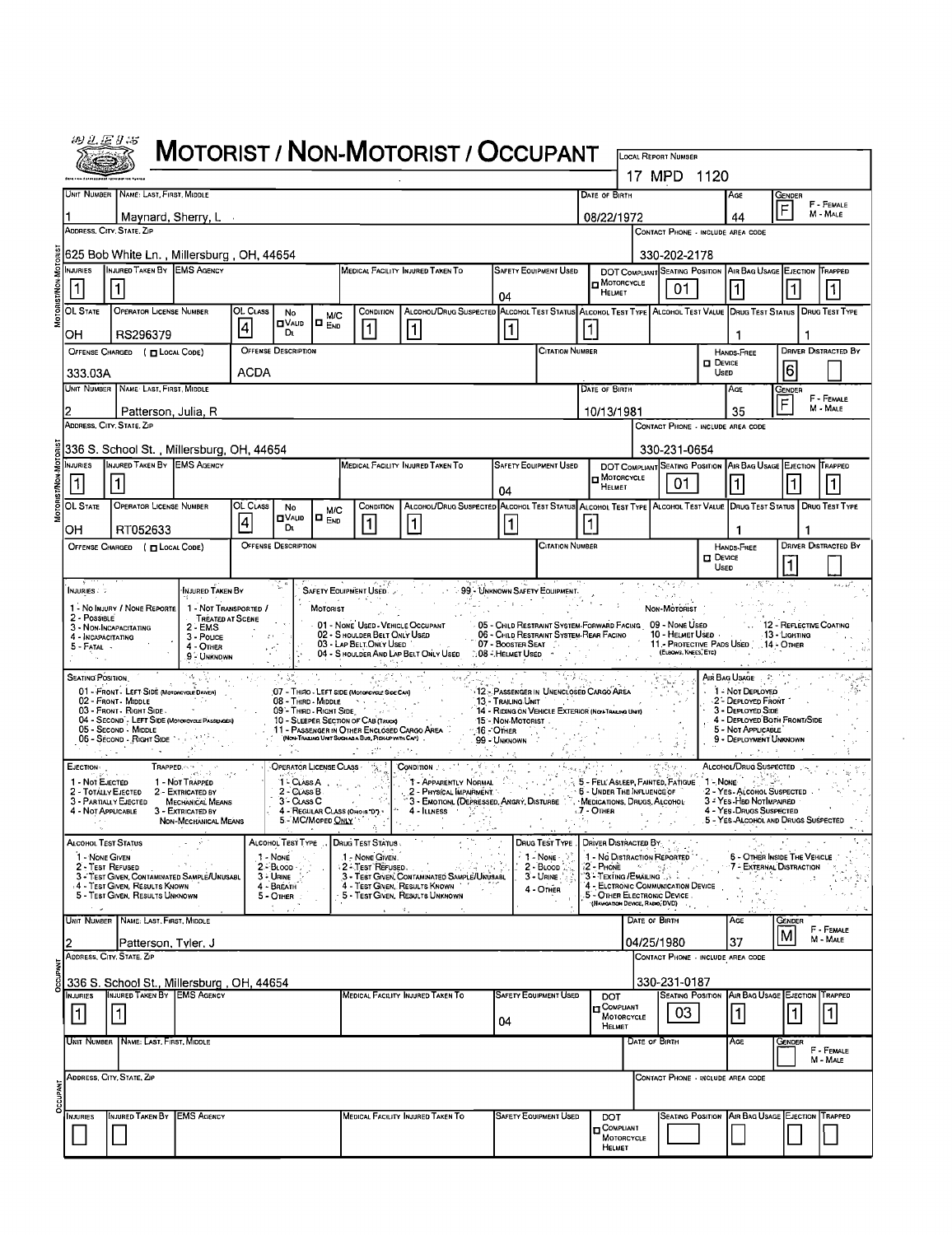## TRANSMI\$SION VERIFICATION REPORT

| TIME<br><b>NAME</b><br>: 3306749044<br>FAX.<br>: 3306741886<br>TEL 1<br>SER.# : BROG6J615032 | : 07/03/2017 10:32<br>: VILLAGE OF MILLERSBG |
|----------------------------------------------------------------------------------------------|----------------------------------------------|
|----------------------------------------------------------------------------------------------|----------------------------------------------|

 $\bar{\beta}$ 

DATE, TIME *07/03 10:31*  FAX NO./NAME 3302763885 DURATION **00:01:03** PAGE(S) 84 RESULT **OK AND A RESULT** MODE STANDARD

 $\mathcal{A}$ 

ECM

 $\frac{1}{\sqrt{2}}\left( \frac{1}{\sqrt{2}}\right) \frac{1}{\sqrt{2}}\left( \frac{1}{\sqrt{2}}\right) \frac{1}{\sqrt{2}}\left( \frac{1}{\sqrt{2}}\right) \frac{1}{\sqrt{2}}\left( \frac{1}{\sqrt{2}}\right) \frac{1}{\sqrt{2}}\left( \frac{1}{\sqrt{2}}\right) \frac{1}{\sqrt{2}}\left( \frac{1}{\sqrt{2}}\right) \frac{1}{\sqrt{2}}\left( \frac{1}{\sqrt{2}}\right) \frac{1}{\sqrt{2}}\left( \frac{1}{\sqrt{2}}\right) \frac{1}{\sqrt{2}}\left$